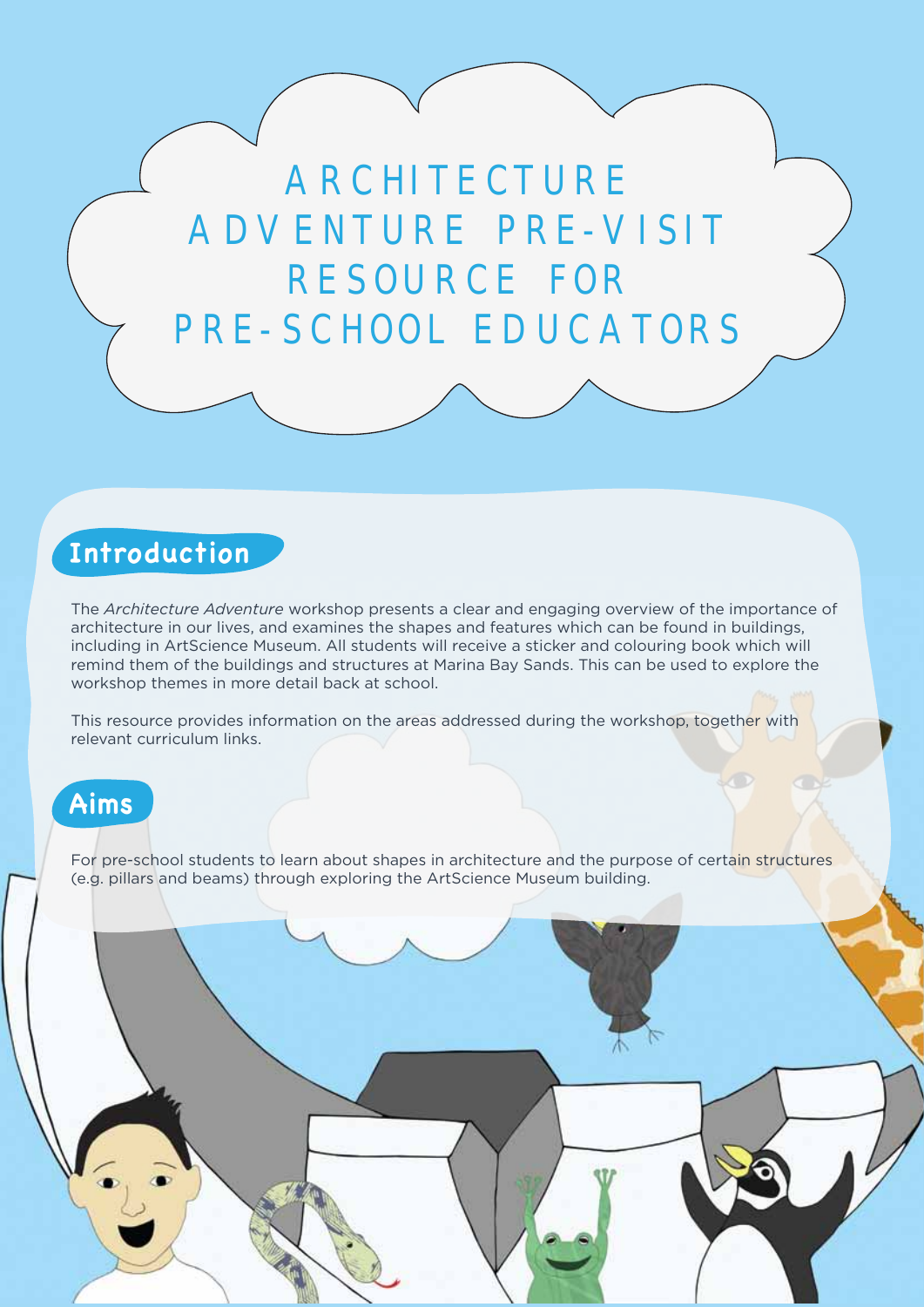## **Workshop content**

## **A LOOK AT THE BUILDING: OUTSIDE**

On arrival and after being greeted by one of our Docents, students identify where they are and what the purpose of a museum is. They look at the building and are asked what object they think it looks like. Students are encouraged to spot shapes and patterns they can find in the ArtScience Museum building (from windows to structures).

After this, students head to the Education Space (B1) for workshop activities.

## **WARM-UP EXERCISE**

Observing images of four iconic buildings in the world, students - independently and in pairs - use their bodies to form the shape/elements of the buildings.

### **ILLUSTRATED STORY**

Students discover more about the architecture in Marina Bay Sands as they follow Ah Tek and his friends in their journey. Engaging illustrations accompany the story, shown on a large TV screen. Each time a building is introduced, a new animal friend of Ah Tek's is also introduced. At the end of the story, docents will use hand puppets to recap what students have learnt.

### **SONG**

Students are introduced to a variety of shapes they can find in buildings around the world. They are encouraged to call out the shapes they see on each slide on the TV screen.

## **A LOOK AT THE BUILDING: INSIDE**

Students are led to the Level B2 where they learn that the hole in the centre of the roof is called an 'oculus'. They are introduced to one of the 'green' features of the building - the recycling of rainwater being used in the washrooms of ArtScience Museum. They count the number of pillars in that area and the Docents will explain that the pillars and X-shaped beams are there to provide extra support for the unevenly-shaped building. This helps students understand why things happen and how things work.

## **STICKER AND COLOURING BOOK**

All students will be given a specially-designed sticker and colouring book, which features the characters from the story they heard at the start of the workshop.